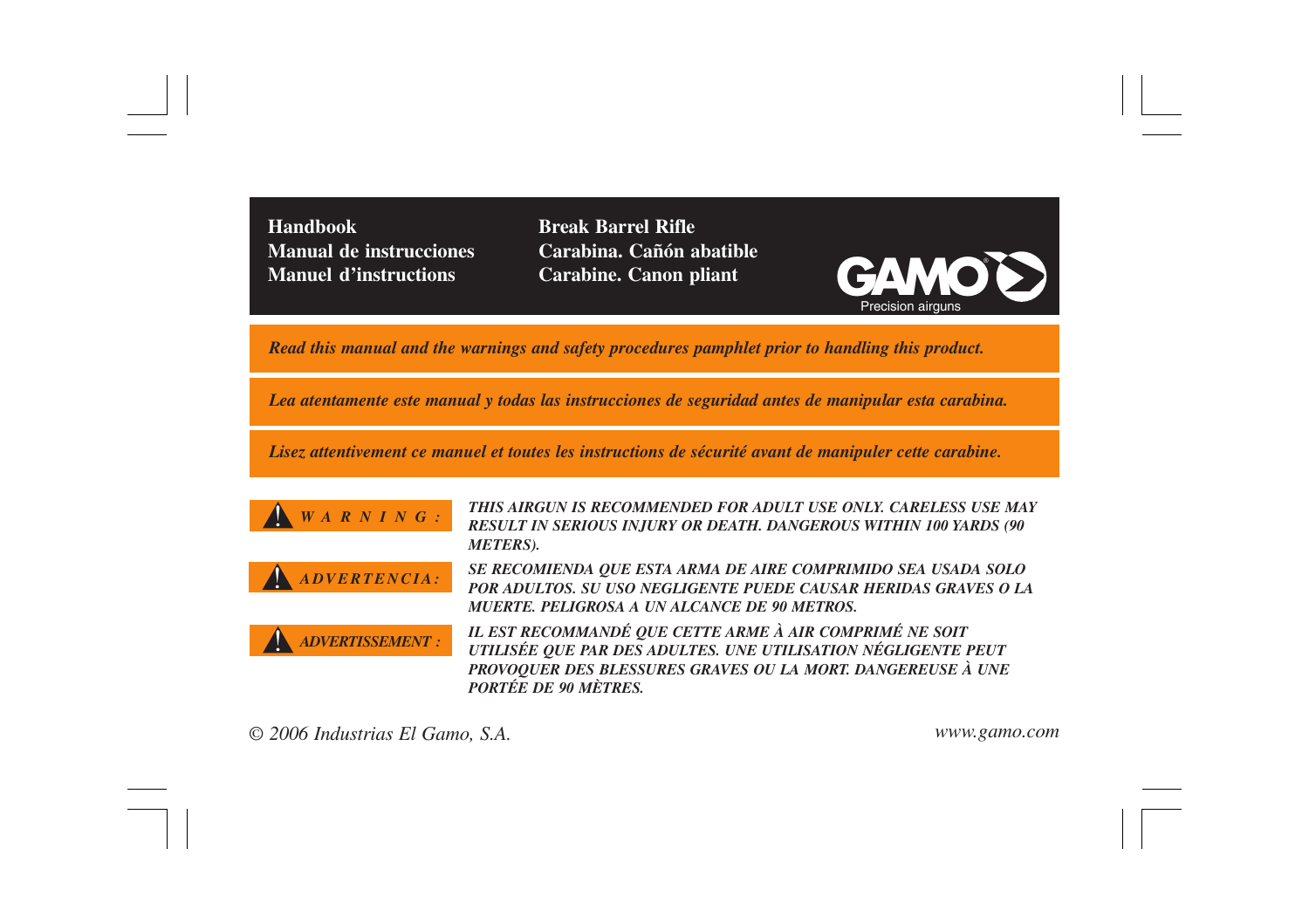

- 1. Muzzle / Boca de cañón / Bouche du canon
- 2. Barrel / Cañón / Canon
- 3. Scope /Visor / Viseur
- 4. Manual safety / Seguro manual / Sûreté manuelle
- 5. Two-stage trigger / Gatillo regulable / Détente réglable
- 6. Trigger adjustment screw (\*) / Tornillo de regulación (\*) / Vis de réglage (\*)
- 7. Grip / Empuñadura / Poignée
- 8. Buttplate / Culatín / Plaque de couche
- 9. Stock / Culata / Crosse
- 10. Cheekpiece / Carrillera / Mentonnet

Your new air rifle is covered by a one year parts and service warranty against manufacturing defects. / Su nueva carabina de aire comprimido está cubierta por una garantía de un año en piezas y asistencia técnica contra defectos de fabricación. / Votre nouvelle carabine à air comprimé est couverte par une garantie d'un an pour les pièces et par une assistance technique contre les défauts de fabrication.

(\*) According to model / Según modelo / Selon le modèle.

mousinas el ciamo, 5.A. reserves ine nynt io mouny specifications wintout prior nouce.7 midustrias el carno, 5.A. se reserva el dereci<br>modificar las especificaciones sin previo aviso.7 Industrias El Gamo, S.A. se réserve l Industrias El Gamo, S.A. reserves the right to modify specifications without prior notice. / Industrias El Gamo, S.A. se reserva el derecho de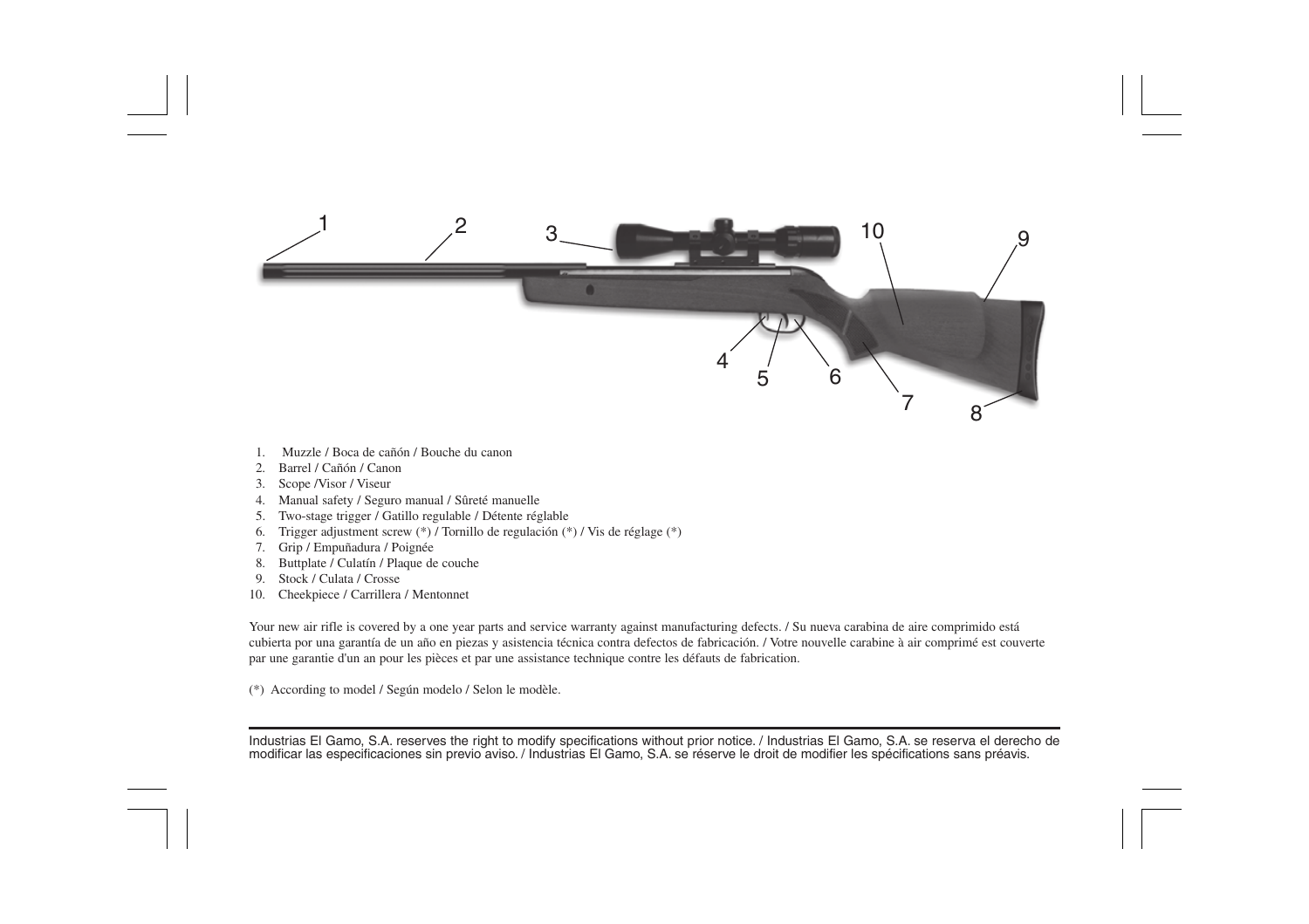

3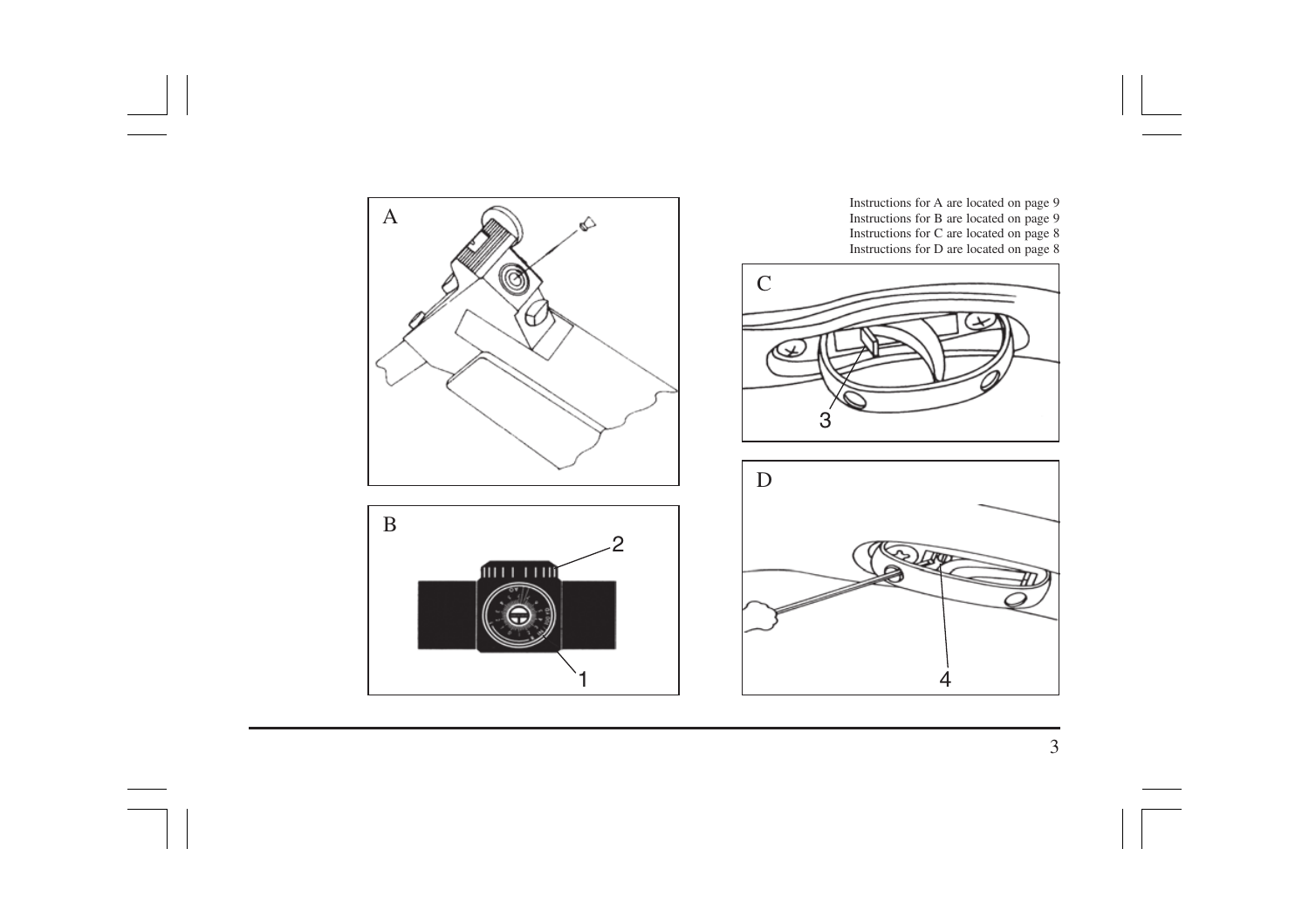5 Correct shot Disparo correcto Tir correct

6 Incorrect shot Disparo incorrecto Tir incorrect

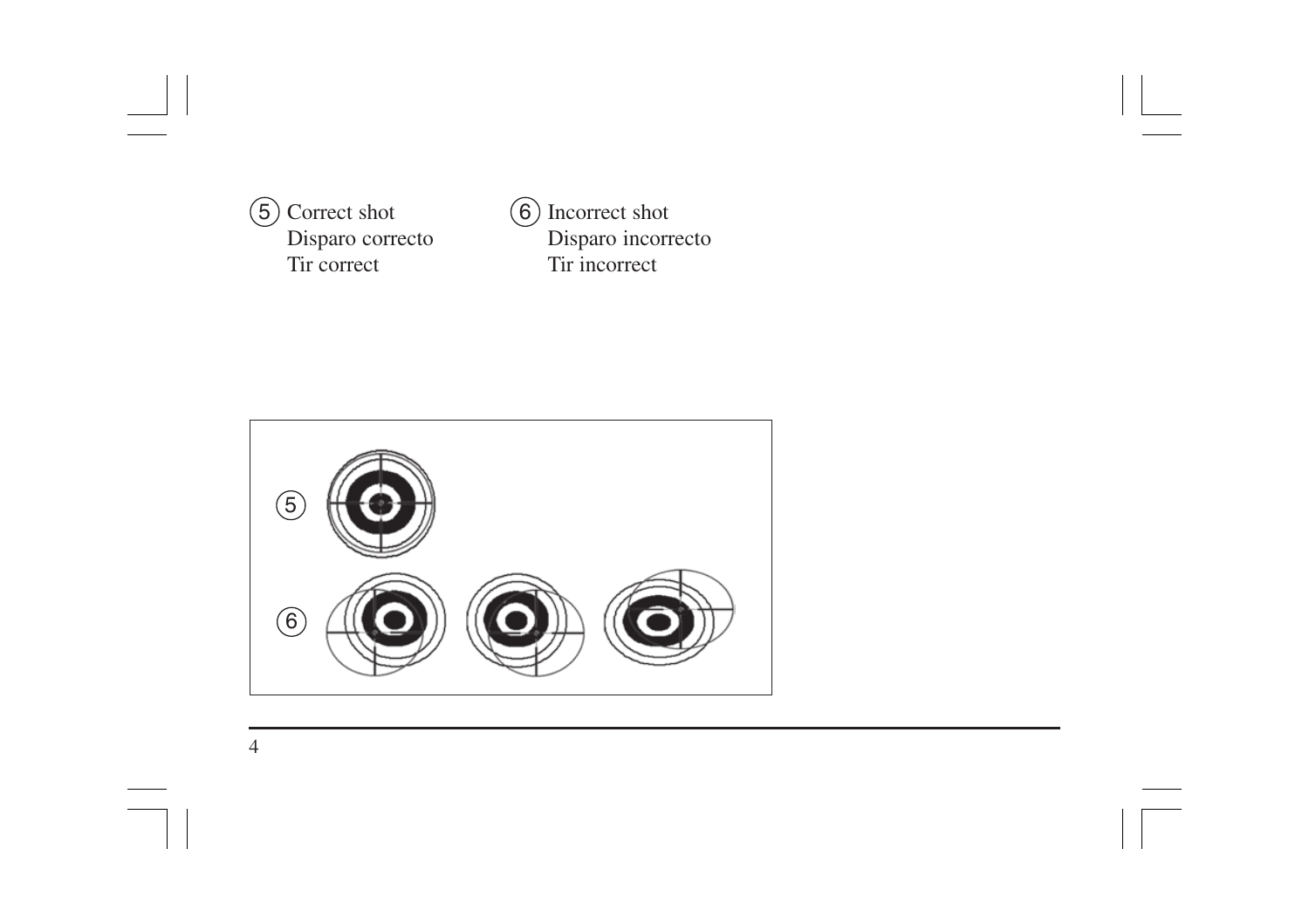### **INTRODUCTION**

Before you use your new GAMO AIR RIFLE you must read and understand the following safety rules:

**WARNING:** This is not a toy. Failure to follow the safety rules outlined below can result in serious bodily injury or death. |<br>|

These guns are recommended for adult use only. This product is not recommended for unsupervised use by those under 16 years of age. This product is designed to handle and function like a rifle. Do not carry or use this product in any situation where it might be mistaken for a firearm.

Depending on the model your GAMO AIR RIFLE may shoot up to 1200 fps. The HUNTER EXTREME may shoot up to 1650 fps.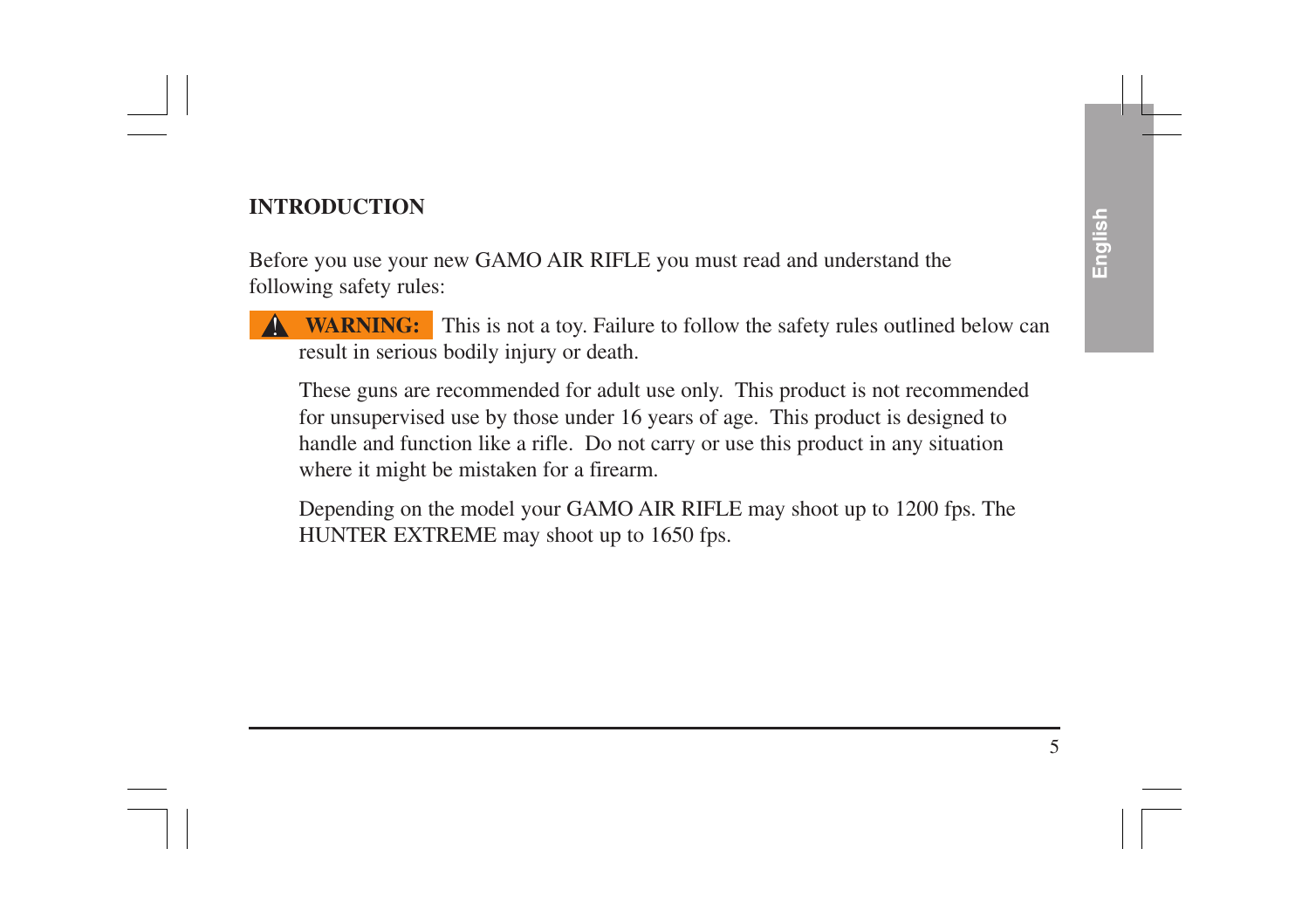**English**<br>Always read and follow these rules each time you handle your GAMO AIR RIFLE.<br>**1.** Always point the gun in a safe direction. NEVER POINT YOUR AIR GUN AT

- PEOPLE OR ANIMALS EVEN IF IT IS NOT LOADED.
- **2.** Air guns are not toys. They should only be used under adult supervision. Safety is a straightforward but continuous process. THE UNSUPERVISED USE OF AIR GUNS IS NOT RECOMMENDED FOR PERSONS UNDER 16 YEARS OF AGE.
- **3.** Think first, fire second.
- **4.** Always use eye protection.
- **5.** Always use hearing protection.
- **6.** Always keep your fingers away from the trigger during cocking and handling. Keep your finger away from the trigger until you are ready to fire.
- **7.** Always be certain of what is behind your target.
- **8.** Do not fire at a target which allows ricochets or deflections. Do not fire into or at water.
- **9.** Never use drugs or alcohol while handling this product.
- **10.** The air gun and pellets should be kept in separate and secured places. Always keep the air rifle out of reach of children.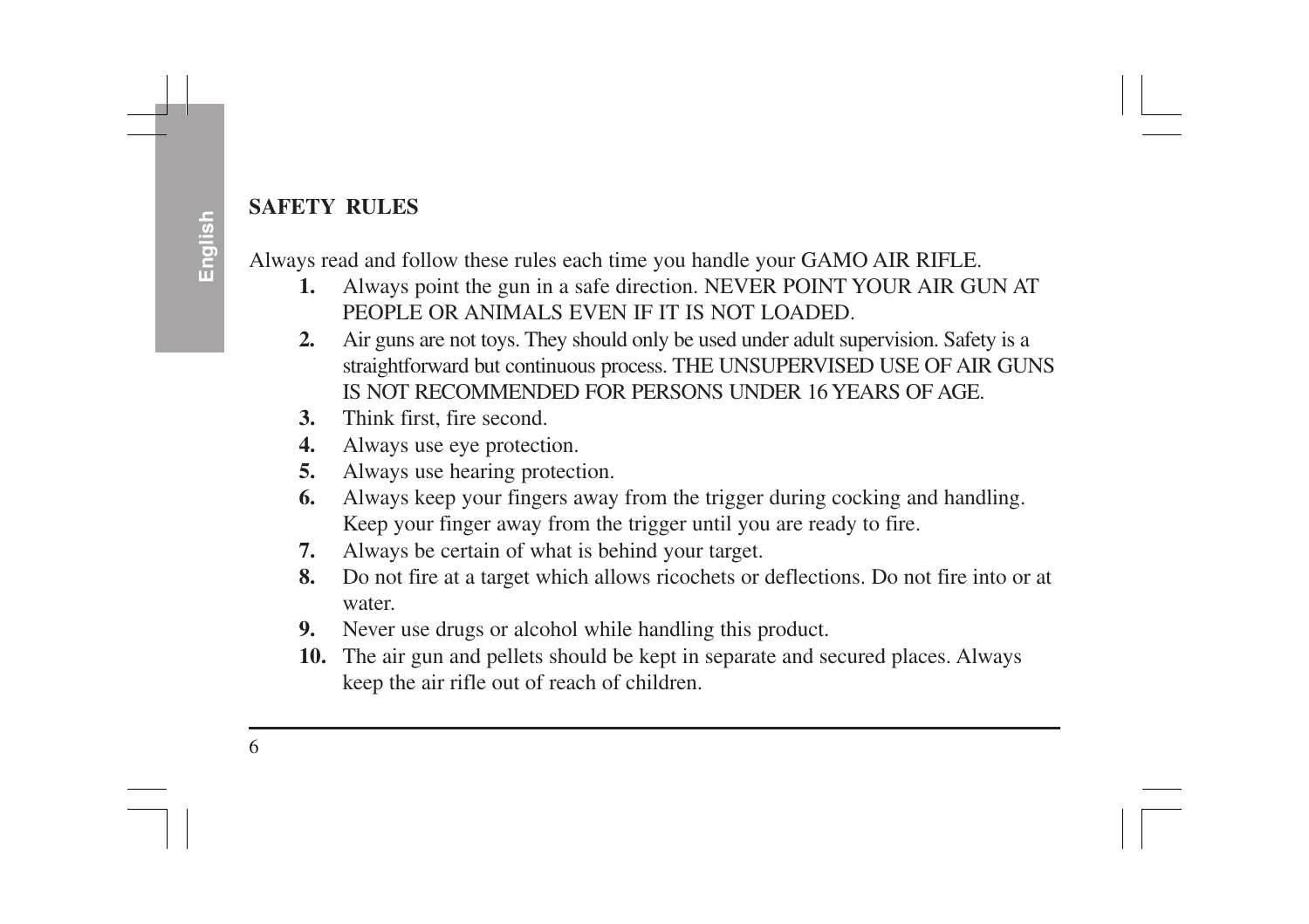- **11.** After use and before putting the air gun away, always make absolutely sure that there are no pellets in the chamber.
- **12.** Do not load the air gun until you are ready to fire. Do not walk, run, jump or climb when carrying a loaded air gun. A loaded air gun should never be carried inside a vehicle. Always keep the safety ON, even when the air gun is unloaded.
- **WARNING:** Never modify or alter your GAMO AIR RIFLE. Modification of the gun may cause it to malfunction and tampering with the gun may make it unsafe. !
- **WARNING:** Any change in performance, such as lowered trigger force and shortened trigger travel, indicates possible wear, and such guns should be inspected, replaced, or properly repaired. Repairs should only be performed by qualified personnel. !
- **WARNING:** Check any gun that has been dropped to ensure its function has not been altered. !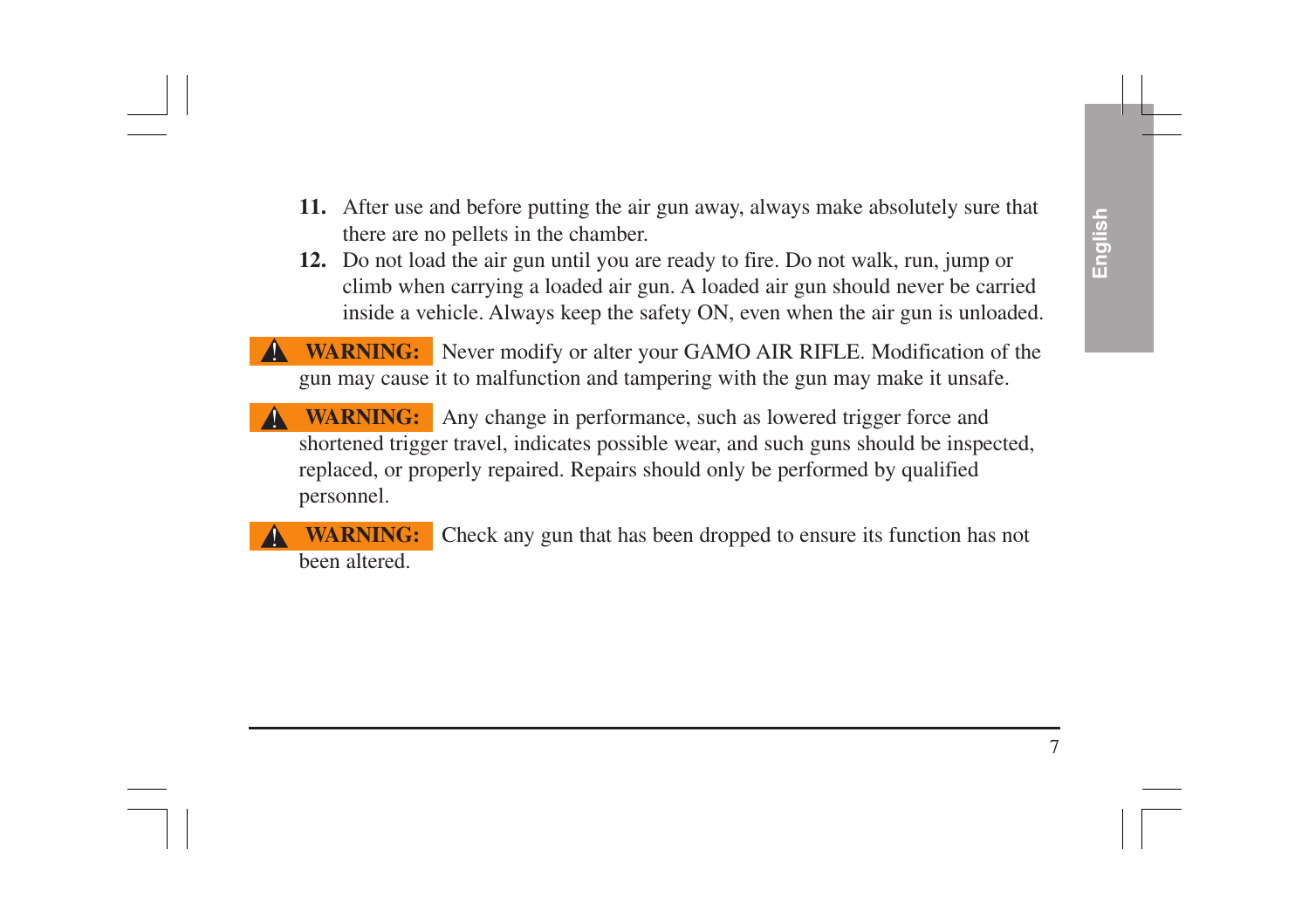#### **OPERATION OF THE SAFETY**

There is no substitute for muzzle control. Never rely on any mechanical safety. Always point the gun in a safe direction.

The safety is located in front of the trigger (see fig. C-3 pg 3). The safety is "ON" when the lever is in the rear position (near the trigger). To release the trigger, move the lever to the forward position (away from the trigger).

Always put the safety "ON" when handling, carrying, loading or unloading the air gun. Do not press the trigger while putting the safety "ON".

## **TRIGGER ADJUSTMENT**

Be sure the air gun is not loaded before adjusting trigger.

This gun is supplied with a second stage adjustable trigger (see fig. D-4 pg 3). To adjust the second stage, rotate the adjustment screw clockwise to decrease the length and rotate the adjustment screw counter-clockwise to increase the length.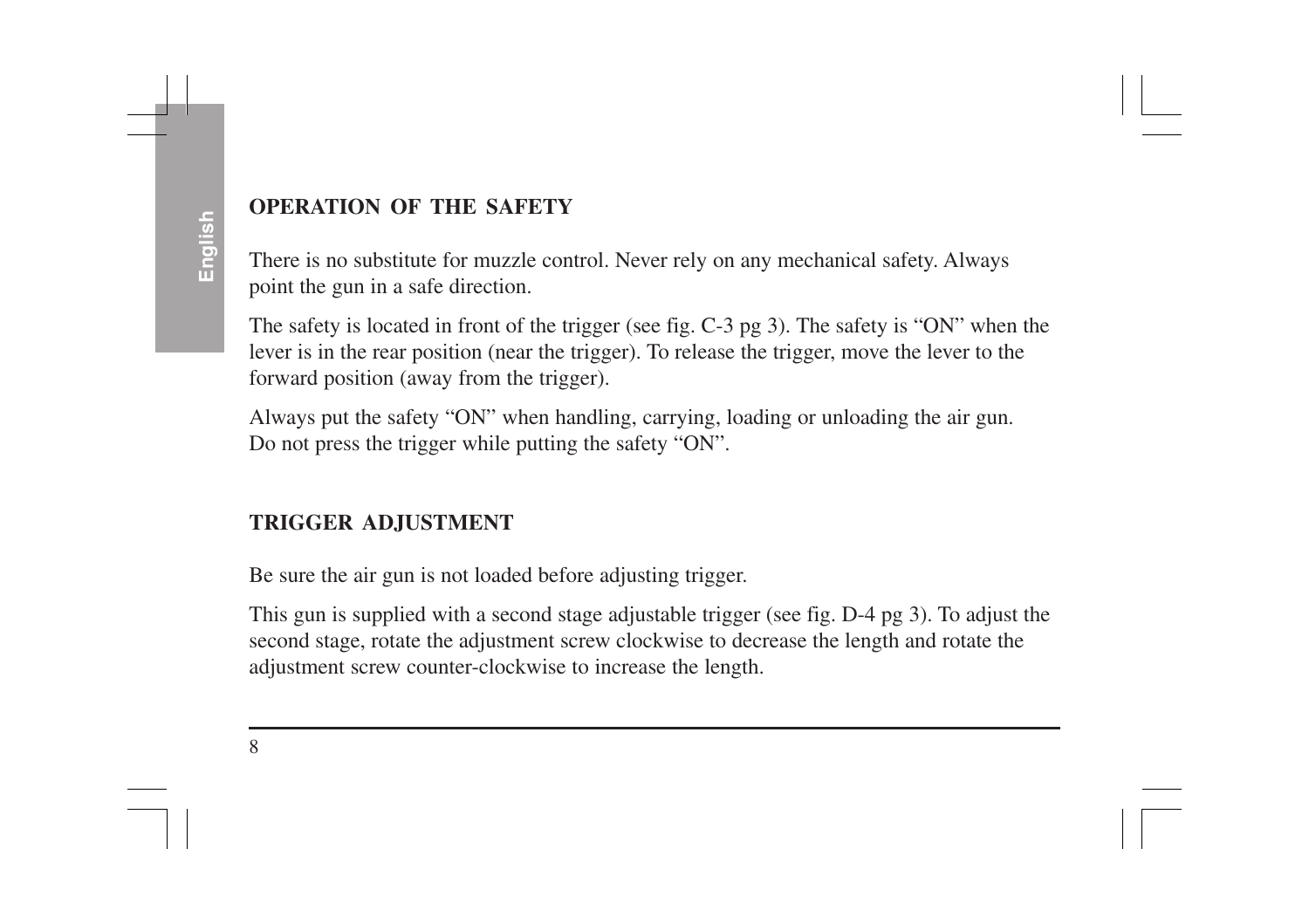#### **LOADING**

**WARNING:** The use of incorrect projectiles may not be safe. Do not reuse ammunition for any reason.

Your GAMO AIR RIFLE shoots .177 caliber lead or alloy pellets only. It is recommended to use only GAMO AIR RIFLE ammunition in your GAMO AIR RIFLE. Your GAMO AIR RIFLE is not intended to shoot steel BB's.

**WARNING:** Lead airgun ammunition contains a chemical known to the State of California to cause cancer and birth defects (or other reproductive harm). Do not inhale dust or put pellets in mouth. Wash hands after handling. !

OPEN THE BARREL BY PLACING THE STOCK OF THE GUN ON YOUR HIP AND GRASPING THE END OF THE BARREL FIRMLY AND PULLING IT DOWN AND TOWARD YOU UNTIL IT CATCHES. KEEP YOUR FINGER OFF THE TRIGGER AT ALL TIMES. WITH THE GUN IN THIS POSITION, LOAD THE GUN BY PLACING A PELLET (ALWAYS WITH THE SKIRT END TOWARD YOU) IN THE OPENING OF THE BARREL (SEE FIG A PG 3), THEN PULL THE BARREL BACK TO ITS ORIGINAL POSITION UNTIL IT LOCKS INTO PLACE. THE GUN IS NOW LOADED AND THE PELLET IS IN POSITION TO FIRE.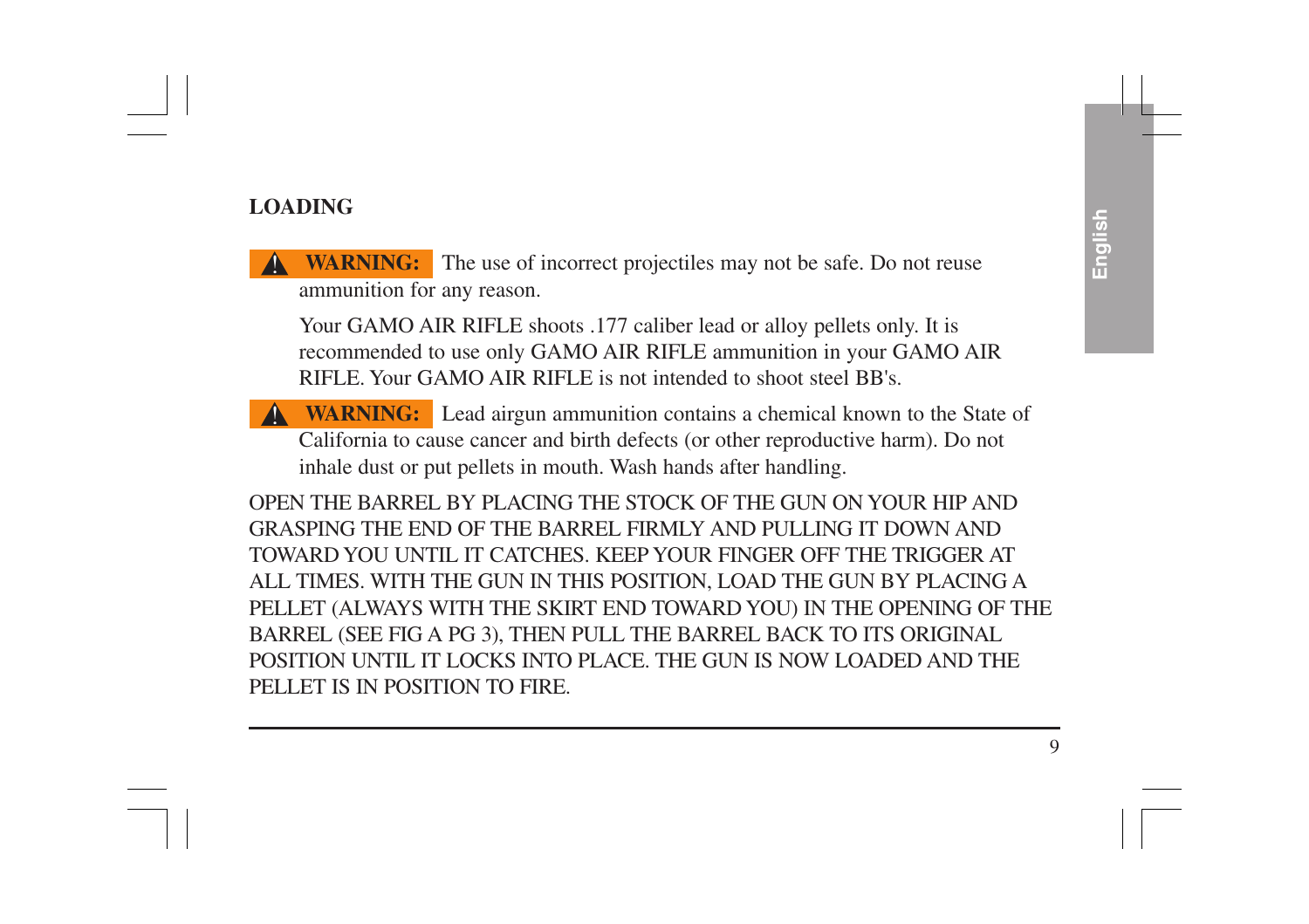## **FIRING**

Always use commerical safety glasses, including wearing them over your prescription glasses when handling or shooting your GAMO AIR RIFLE.

**CAUTION:** Your backstop should be inspected for wear before and after each use. Discontinue use if your backstop surface shows signs of failure. Since backstop surfaces eventually fail, always place the backstop in a location that will be safe should the backstop fail. Discontinue the use of a backstop if the projectile re-bounds or ricochets.

#### **WARNING:** If a pellet becomes lodged inside the barrel, refer to the "PROCEDURE FOR CLEARING STUCK AMMUNITION" section. !

Each time the air gun is to be put away after use, please ensure that the last round has been fired, that your GAMO AIR RIFLE is completely empty, and that it is no longer cocked.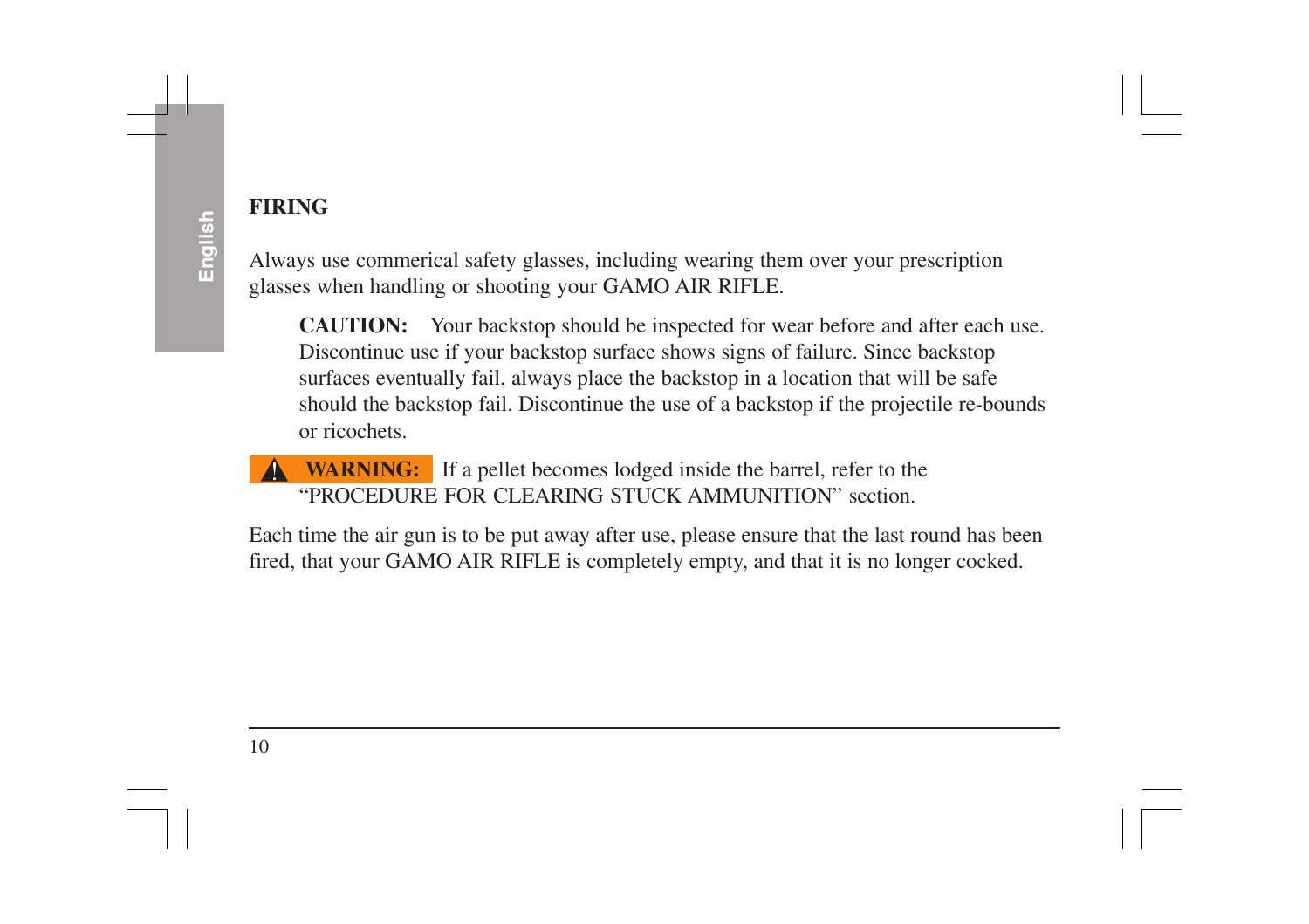### **PROCEDURE FOR CLEARING STUCK AMMUNITION**

NEVER attempt to clear stuck ammunition by firing an additional pellet through the gun as it may damage the gun. Always be sure that the safety is "ON" prior to clearing an obstruction.

Break the barrel down the same as in loading, and insert a cleaning rod of the appropriate caliber for your rifle (.177 or .22) into the opening of the barrel. Push the rod through the barrel until the pellet is free. When you are finished, clean the barrel with the brush attachment of the cleaning rod to remove any lead particles that may be adhered to the rifling.

#### **SIGHT PICTURE AND ADJUSTMENT**

Your GAMO AIR RIFLE comes with the scope mounted and bore sighted . The sight picture should look like the examples  $(Pg 4)$ . To sight in your rifle, remove the caps covering the windage and elevation adjustment knobs (fig. B Pg 3). Please check to make sure the mounting screws are tight as they may have come loose during shipment.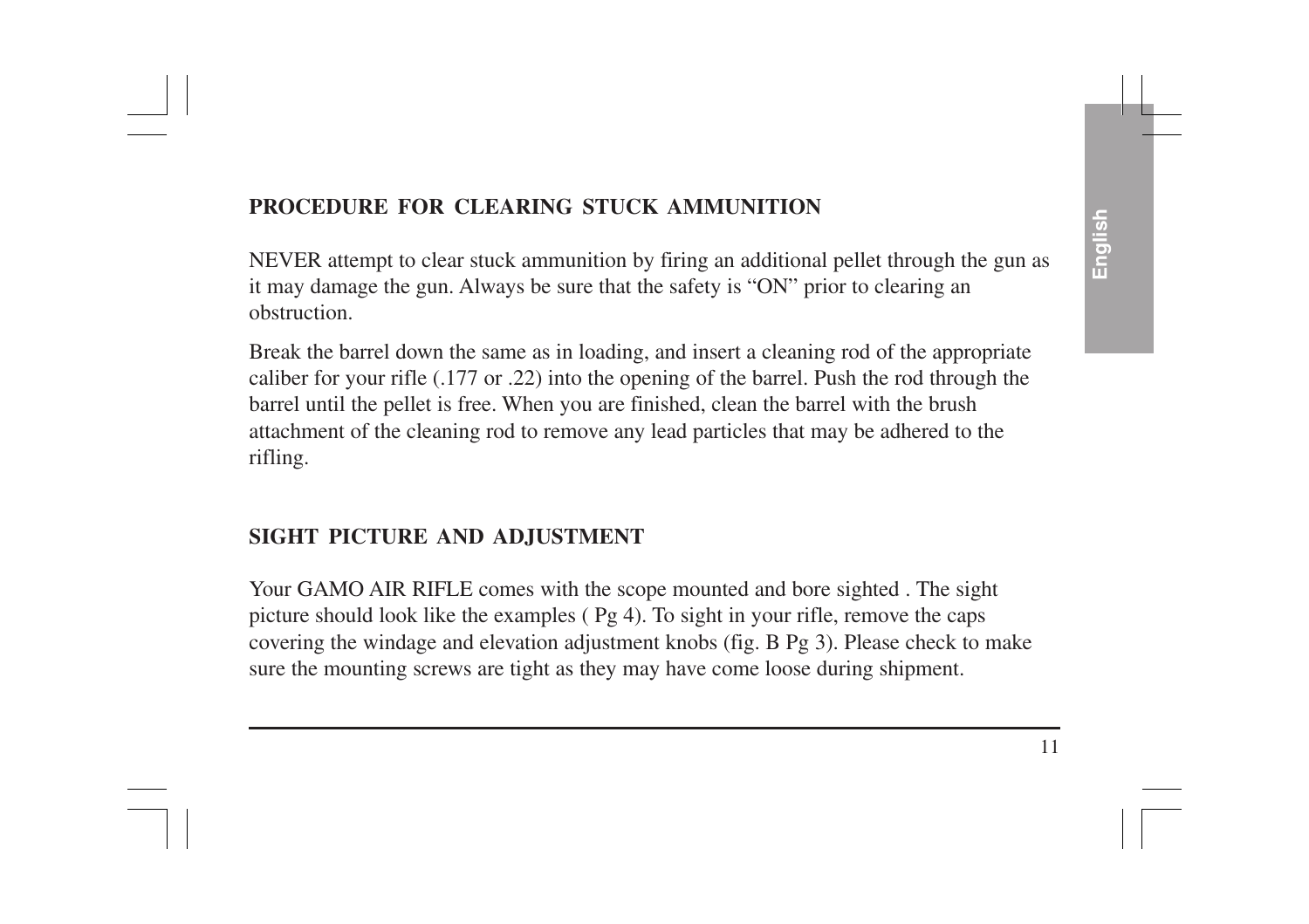#### **Windage adjustment**

Turn the windage adjustment screw 1 (fig. B) clockwise to move the point of impact right and counter-clockwise to move the point of impact to the left.

#### **Elevation adjustment**

Turn the elevation screw 2 (fig. B) clockwise to lower the point of impact and counterclockwise to raise the point of impact.

#### **Follow these instructions if your GAMO Rifle came with an Illuminated Reticle Scope**

You must remove the protective battery cover before use. Pull the plastic tab to expose battery to contact. The battery switch is located on left side of the scope saddle. The illuminated feature is activated by turning the rheostat switch. Each click will increase the intensity. To turn off the illuminated reticle, turn the knob to the zero position. To install the battery remove the cap of the rheostat. Place the battery in the rheostat face down and replace the rheostat cap.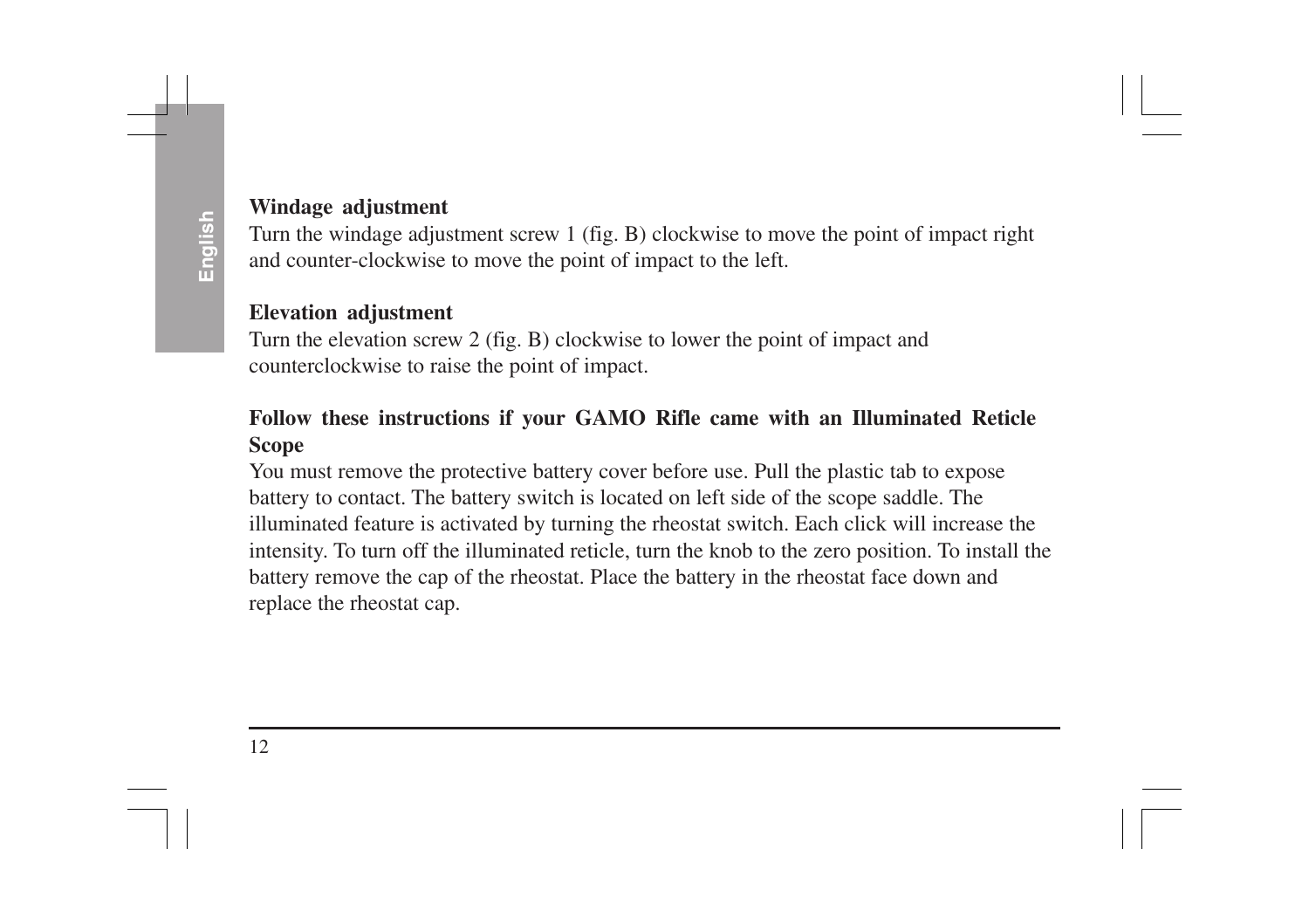#### **STORAGE**

Airguns should be carefully stored to prevent access by children and unauthorized users.

These products are designed to look, handle and function like rifles. These products should be stored in such a manner to protect against theft and subsequent misuse.

Always store your GAMO AIR RIFLE after it has been cleaned and given a light coat of oil. Always store your GAMO AIR RIFLE in a clean dry place. It is recommended that you store this product in a GAMO case with appropriate anti-corrosion materials.

Always check to see if the GAMO AIR RIFLE is unloaded when removed from storage or received from another person.

WHEN STORING YOUR RIFLE, ALWAYS MAKE SURE IT IS NOT COCKED, IT IS UNLOADED AND THE SAFETY IS "ON".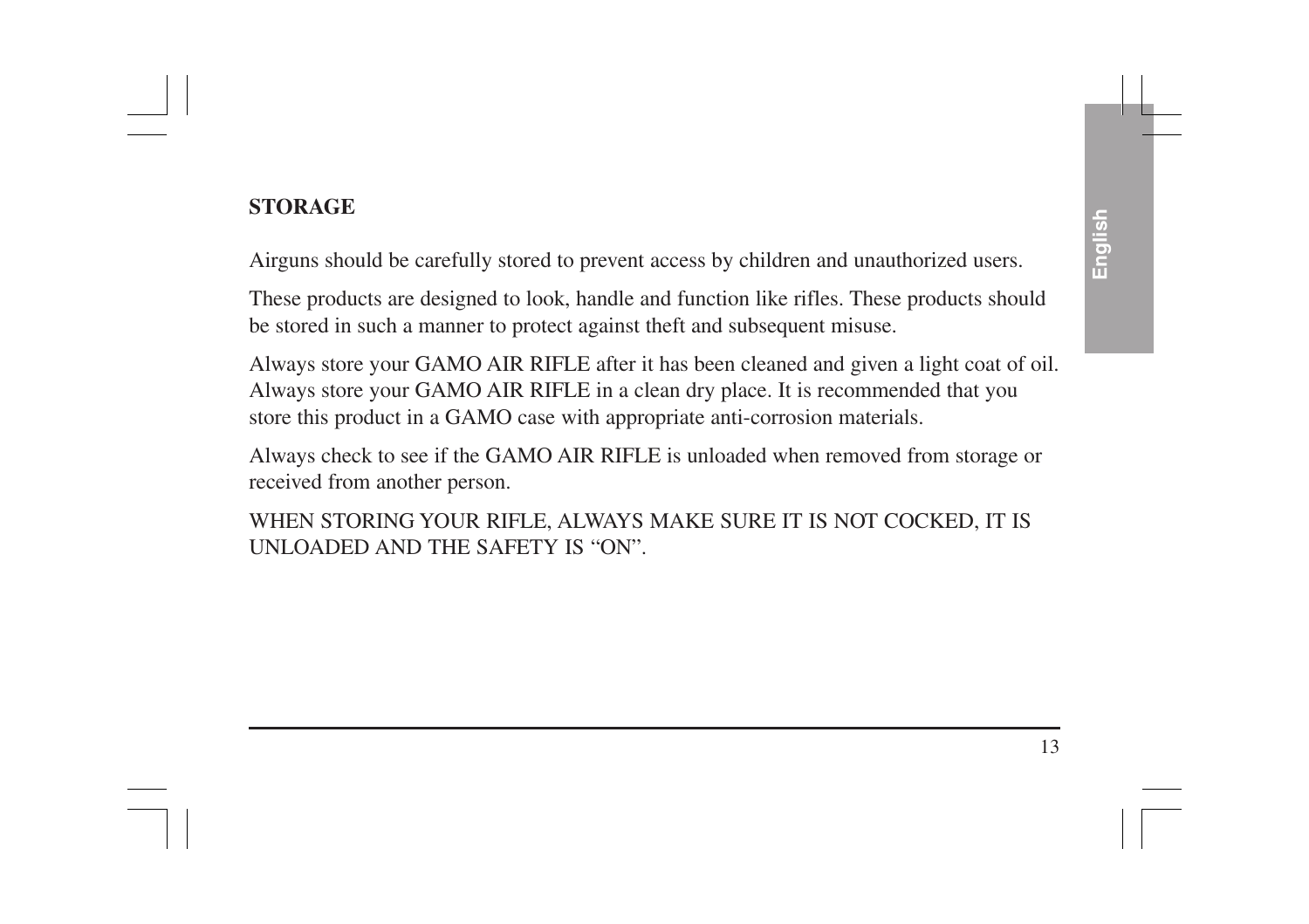# **ENGLISHED CLEANING**<br> **MAKE CERTAIN THE RIFLE IS UNLOADED AND THE SAFETY IS "ON"**<br> **BEFORE CLEANING.**

To clean the rifle barrel, always open the barrel in the same way as when loading it. Use the appropriate caliber cleaning rod, rod tip, patches, and bore brush with gun solvent and oil to clean your rifle. Insert the cleaning rod with cleaning attachments from the muzzle.

You should never use lubricating oil in the barrel. It is helpful if you occasionally apply a small amount of special GAMO oil to the barrel pivot, the two cocking-lever pivots, and the trigger pivot. NEVER apply oil to the breech or into the cylinder. You should also clean the outside metal parts with oil to prevent them from rusting.

NEVER PUT ANY OIL INSIDE THE BARREL OR THE CHAMBER. THE RESULTING COMBUSTION COULD CAUSE IRREPARABLE DAMAGE TO YOUR RIFLE AND SERIOUSLY HARM YOURSELF AND OTHER PEOPLE.